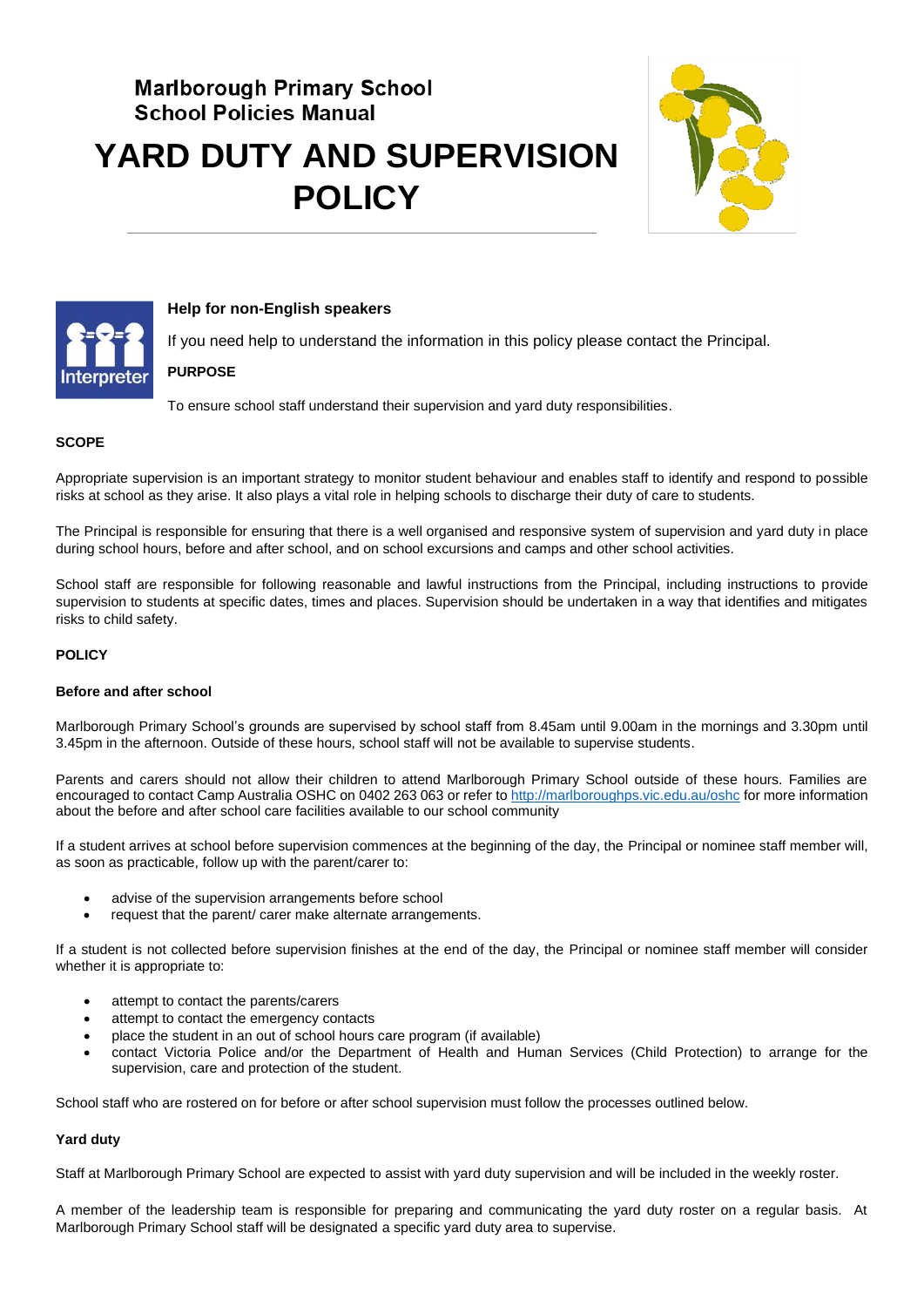| Zone   | Area                                                                                      |
|--------|-------------------------------------------------------------------------------------------|
| Zone 1 | Around the Admin and 1/2 Buildings (including down<br>to the Frog Bog)                    |
| Zone 2 | Around the Specialist and 3/4 Buildings (including the<br>Foundation and 1/2 Playgrounds) |
| Zone 3 | The basketball courts, the Big A (Senior Playground)<br>and the Oval                      |